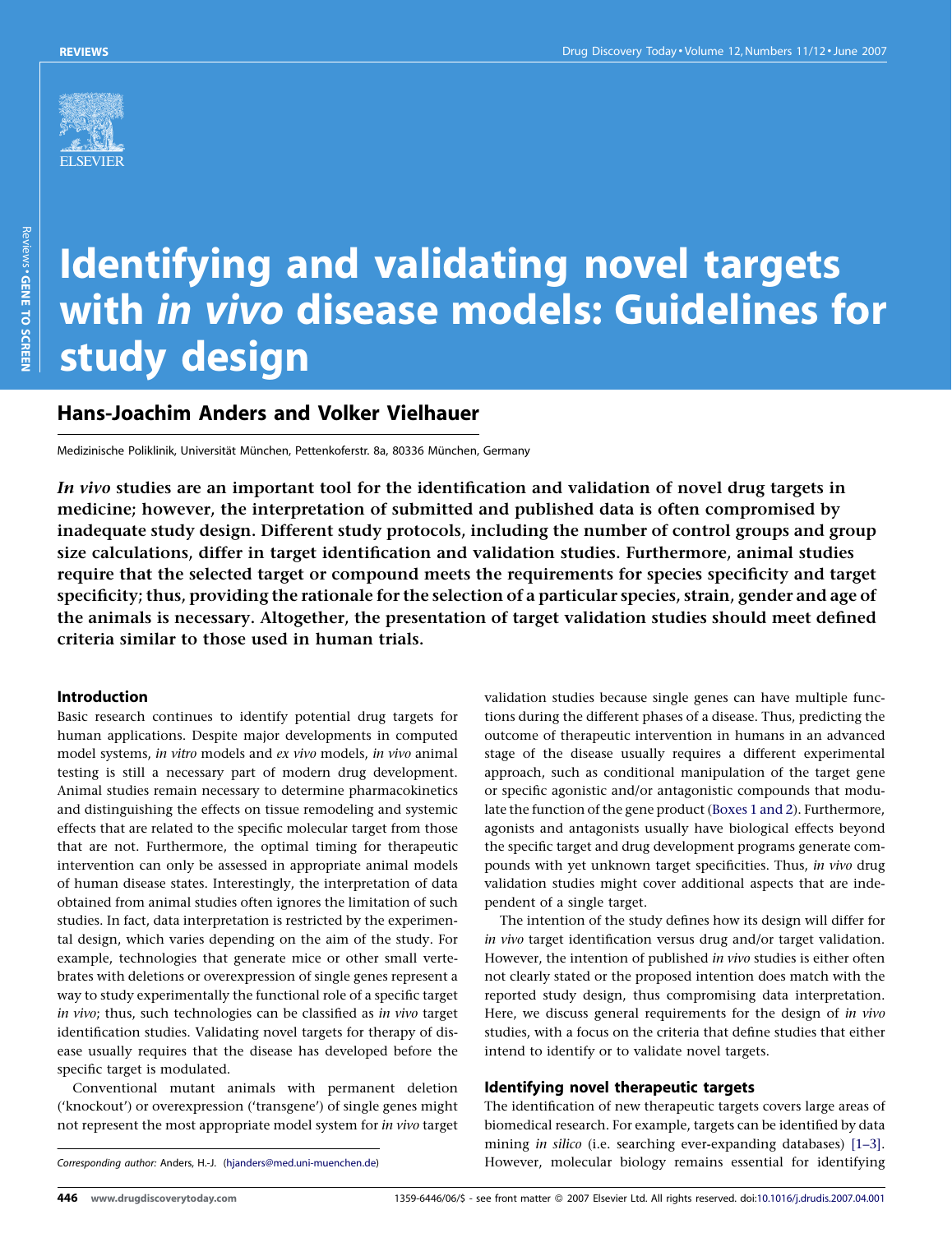#### <span id="page-1-0"></span>BOX 1

#### In vivo target identification

Novel targets can be identified through numerous different technologies, including gene transcription profiling ('transcriptomics'), protein expression profiling ('proteomics'), metabolic pathways ('metabolomics'), protein glycosylation ('glycosilomics'), protein–protein interactions ('interactomics') and systems biology in silico.

Novel targets can also be identified in vivo using genetic engineering, somatic mutagenesis or conditional mutagenesis using RNAi technologies, However, identifying the significance of the target for the specific disease process usually includes in vivo studies; for example, comparing the spontaneous phenotype of transgene animals with their wild-type or by comparing their phenotypes after inducing a disease model.

putative targets in biological systems and molecular biologists have developed RNAi as a tool for large-scale and efficient drug target discovery; for example, the recent generation of RNAi-based constitutive or conditional transgenic mice has become a feasible, fast and cost-effective approach to studying mammalian gene function in vivo [\[4,5\].](#page-5-0) A detailed discussion of established and evolving tool for target identification is beyond the scope of this article, and the reader is referred to recent reviews for further information [\[6,7\]](#page-5-0).

In the process of target identification, a detailed understanding of the species-specific expression and function of the drug target is vital. For example, Toll-like receptor-11 was identified as a novel pattern recognition receptor by searching EST databases. However, whereas the murine version of this receptor mediates innate immunity in response to the recognition of uropathogenic bacteria [\[8\],](#page-5-0) the gene encoding the human form carries a stop codon. Thus, this receptor is an inappropriate drug target in humans. Therefore, to be of potential therapeutic value, data mining for potential targets must focus initially on the human system (Box 1). The process of target identification thus requires stringent selection of a few targets out of a large number of potential targets that appear to be most applicable for further characterization [\[9\].](#page-5-0)

# The compound

To further test the functional significance of the selected group of potential targets, specific agonists or antagonists are required to modulate the function of the targets in vitro and in vivo. Potential compounds might be specifically designed or selected by highthroughput screening against human target proteins. Further in vitro testing of candidate compounds will reduce the number of suitable candidates to one or a few lead compounds, which will be further characterized using in vivo disease models.

# Species specificity

Before using lead compounds in animal systems, detailed information about the crossreactivity of the compounds with the target in the species of interest are necessary. For example, lower binding affinity in mice requires higher dosing which, in turn, might compromise target specificity. For example, BX471, a small molecule antagonist to the human chemokine receptor CCR1 blocks murine CCR1, albeit at 200-fold higher concentrations but remains still target specific [\[10,11\]](#page-5-0). By contrast, the viral chemokine vMIP2 blocks several human and rat but not murine chemo-

# BOX 2

# In vivo target validation

Validating targets for therapy usually requires the target to be modulated after the disease has established. Ways in which this can be achieved, include conditional target gene knockout technology, specific agonists and/or antagonists that modulate the target.

Agonists and/or antagonists can act at the transcriptional level (e.g. anti-sense oligonucleotides), the posttranscriptional level (e.g. RNAi) or the protein level (e.g. receptor antagonists, antibodies and aptamers). Before agonists or antagonists can be used in vivo, in vitro studies are required with cells overexpressing the target (e.g. receptor binding or ligand displacement studies, receptor activation studies, enzyme activity studies, etc.). For interventional in vivo studies, an appropriate disease model must be selected in a (mammal) species. Mice are most appropriate but rats are preferred for models of solid organ transplantation as surgical procedures are often difficult to perform at the small scale of mice. Control groups for all manipulations including the vehicle are necessary. The antagonist should be started only after the disease has established to mimic a therapeutic approach and to exclude functions of the target that contribute to organ development or the induction of the disease model.

kine receptors. Thus, in vivo testing of this compound is restricted to the rat.

# Target specificity

In vitro testing must ensure that the compound does not interact with related (and unrelated) proteins, often family members of the intended drug target. For example, in the case of receptor antagonists, human embryonic kidney cells are usually transfected with several related receptors that should not be affected by the compound. If they are, the specificity of the compound is uncertain and effects observed in vivo might not relate to the proposed target itself.

#### **Solubility**

Many compounds are poorly soluble in water and must be dissolved in organic solutions. Such vehicles might cause considerable toxicity and systemic side effects depending on the dose and the frequency of application. Thus, controls groups, treated with the vehicle only, are necessary.

## Pharmacodynamics and pharmacokinetics

The rationale for dosing the animal must be evident from appropriate pharmacodynamic and pharmacokinetic assays. Sufficient compound levels at the organ site of interest depend on a variety of factors, including adsorption, distribution, metabolism and excretion of the compound. Such ADME profiles are required for studies with animal models. In renal disease models, for example, one has to be aware that renal dysfunction can significantly alter the pharmacokinetics of the compound, which might require pharmacokinetic studies at various stages of renal dysfunction.

#### Administration

The route of administration is important not only because of animal welfare, but also for future use of the compound in humans, where the oral route is the desired route of administration. Hence, oral dosing is preferable whenever possible. Frequent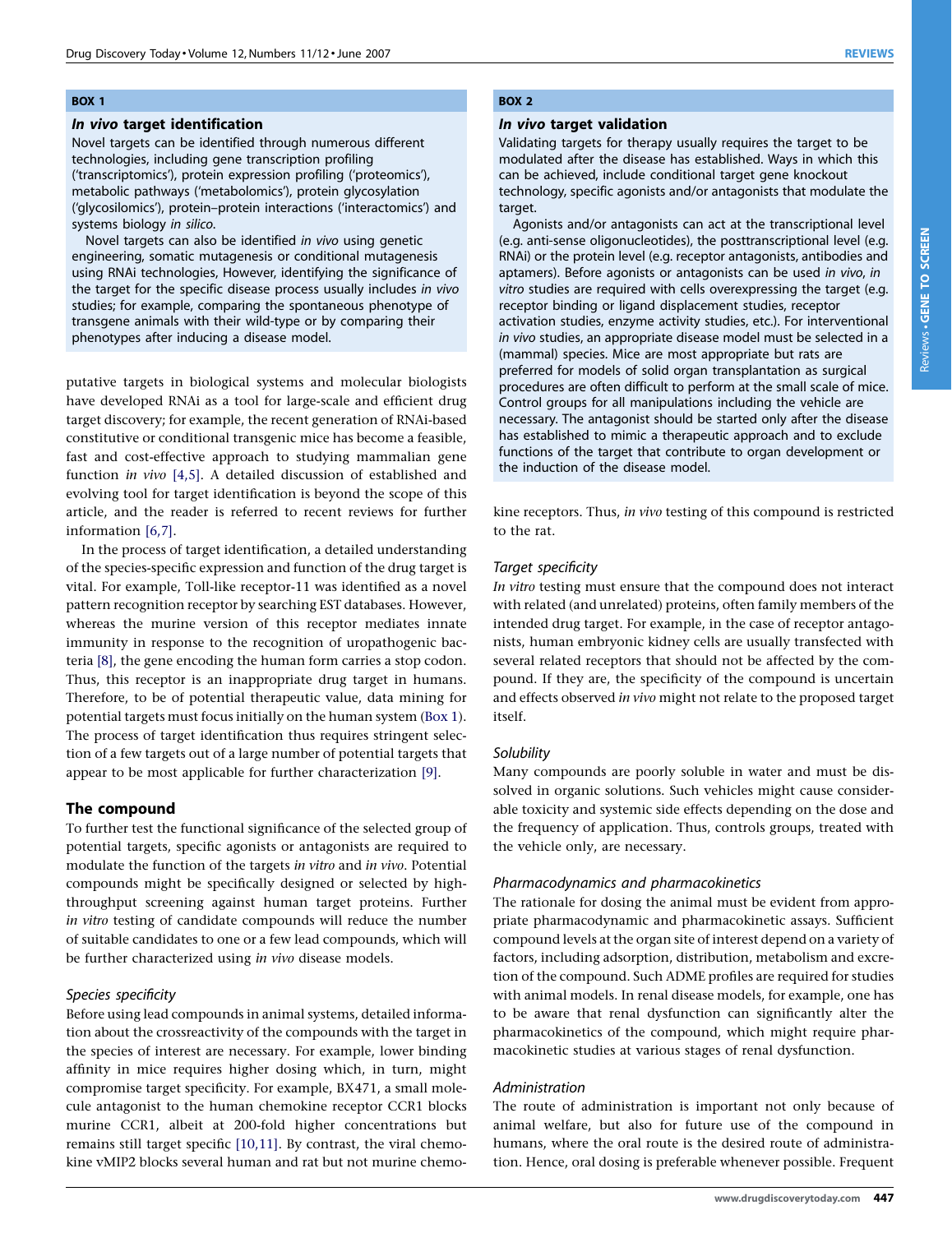subcutaneous, intraperitoneal or intravenous injections lead to considerable stress in the animals and could influence treatment outcome. Assistant application devices, such as minipumps, should be avoided wherever possible, as they require surgery, additional control groups and can cause technical complications, particularly with viscous solutions.

# The animal

For both target identification and target validation studies, small rodents remain the first choice. Rats are preferred for most solidorgan transplantation models because of technical reasons related to surgical procedures. Some disease models, such as anti-Thy1.1 nephropathy or Heymann nephritis, are restricted to rats because mice lack the disease-specific antigens [\[12,13\]](#page-5-0).

However, mice are the preferred species when gene knockout technology is in use. A poor description of the used strain often limits the reproducibility and interpretation of data generated in mice. Many institutes breed mice in-house but only regular refreshment of this colony with mice from a genetically defined commercially available colony will ensure that the mice maintain the genetic characteristics of the source colony that is accessible to other researchers. Genetic drift can cause a change in the phenotype of a colony of a distinct mouse strain over time. For example, the MRLlpr mice bred at the Jackson Laboratories ([http://](http://www.jax.org/) [www.jax.org\)](http://www.jax.org/) have lost their lymphoproliferative phenotype during the past decade, which could be restored by breeding a new colony from material frozen decades ago.

Thus, to assure reproducibility of data requires that the study population is clearly defined, for example, by using a common strain and even individual stock designations of each provider (accessible online via [http://www.informatics.jax.org/imsr/](http://www.informatics.jax.org/imsr/IMSRSearchForm.jsp) [IMSRSearchForm.jsp\)](http://www.informatics.jax.org/imsr/IMSRSearchForm.jsp). This is necessary because the same toxic, metabolic, immunological or mechanical stimulus might cause a different phenotype in different colonies with their specific genetic background of the same strain. For example, collagen 4A3-deficient mice are used as a model of Alport disease [\[14\].](#page-5-0) In a mixed SvJ129/C57BL/6 background, these mice die from Alport disease at an average of ten weeks of age, whereas the genetic deletion crossed to a C57BL/6 background delays disease progression and prolongs survival to more than 21 weeks [\[14,15\].](#page-5-0) In another example, backcrossing Toll-like receptor-9-deficient  $C57BL/6$  mice into the autoimmune strain of MRLI $pr/1pr$  mice for an unacceptable single generation did not affect the onset of autoimmune tissue injury [\[16\]](#page-5-0). By contrast, backcrossing for six generations for 24 different known disease susceptibility loci identified a severe aggravation of autoimmune tissue injury associated with the lack of Toll-like receptor-9 [\[17\]](#page-5-0).

It is well known that factors such as strain, colony, age, gender, diet, housing conditions, microbial status and handling can confound the outcome of interventional studies in laboratory animals. A detailed description of the 'animal characteristics' in animal studies similar to the study population selection criteria and the baseline 'patient characteristics' in human clinical trials would be desirable for any type of in vivo study.

# The disease model

A disease model is a pathological condition resembling a human disease that either develops spontaneously or is induced by distinct manipulations. These can include surgery, injections of antigens or injection of toxins. Several criteria define the possibilities and limitations of a disease model.

# Species dependency

Some disease models are restricted to certain species. For example, Heyman-(membranous glomerulo) nephritis depends on megalin expression in the glomerular basement membrane of rats [\[13\]](#page-5-0).

# Strain dependency

Many disease models depend on a defined strain of the species of interest. For example, Balb/c mice are preferred for adriamycininduced nephrotic syndrome [\[18\]](#page-5-0). C57BL/6 mice are resistant to this model as they are to many other models that intend to induce proteinuria in mice [\[19\].](#page-5-0) Balb/c or 129Sv mice are also preferred for disease models that depend on immune responses of the Th2 type, whereas C57BL/6 mice tend to produce Th1 responses upon injury [\[20\].](#page-5-0)

Strain dependency is particularly important in spontaneous models of disease. For example, the genetic susceptibility to systemic autoimmunity of NZM2410 mice has been traced to three gene polymorphisms, of which only the combination of all three will cause disease [\[21–23\]](#page-5-0). Other disease models, which rely on the genetic deletion of a single gene, are modified by the genetic background. For example, the homozygous deletion of the lpr gene will not cause severe lupus-like autoimmune tissue injury unless it occurs in the MRL strain of mice [\[24\]](#page-5-0). Obesity and sequelae of type 2 diabetes associated with the db/db genotype occurs only in the BKS strain of mice [\[25\].](#page-5-0)

#### Technical feasibility

Some microsurgical manipulations are more difficult to perform in mice than in rats or in rabbits. For example, transplantation of most solid organs is technical demanding in mice and high technical failure rates are unacceptable from an ethical point of view [\[26\].](#page-5-0) Moreover, difficult technical procedures can add substantially to the variability of the induced disease phenotype.

# Duration

Some disease models require months to develop. For example, late stages of diabetic organ damage might not occur before eight months of age in db/db mice. The benefits of such study protocols need to be balanced against the availability of the compound to be tested or the feasibility of drug administration. Subcutaneous injections three times in a day would be unacceptable for a period of months from the point of view of both the animal and the researcher. Often, additional manipulations can speed up the progression of disease model. For example, uninephrectomyinduced hyperfiltration of the remaining kidney accelerates various types of glomerular pathologies [\[27\]](#page-5-0).

# Relevance to human disease

Some disease models are frequently used in target identification studies, but might be less significant for target validation. For example, injection of a Th1 antibody induces mesangiolysis and a compensatory mesangio-proliferative glomerular lesion in rats [\[13\]](#page-5-0). The so-called 'anti-Th1-nephritis' lacks an equivalent human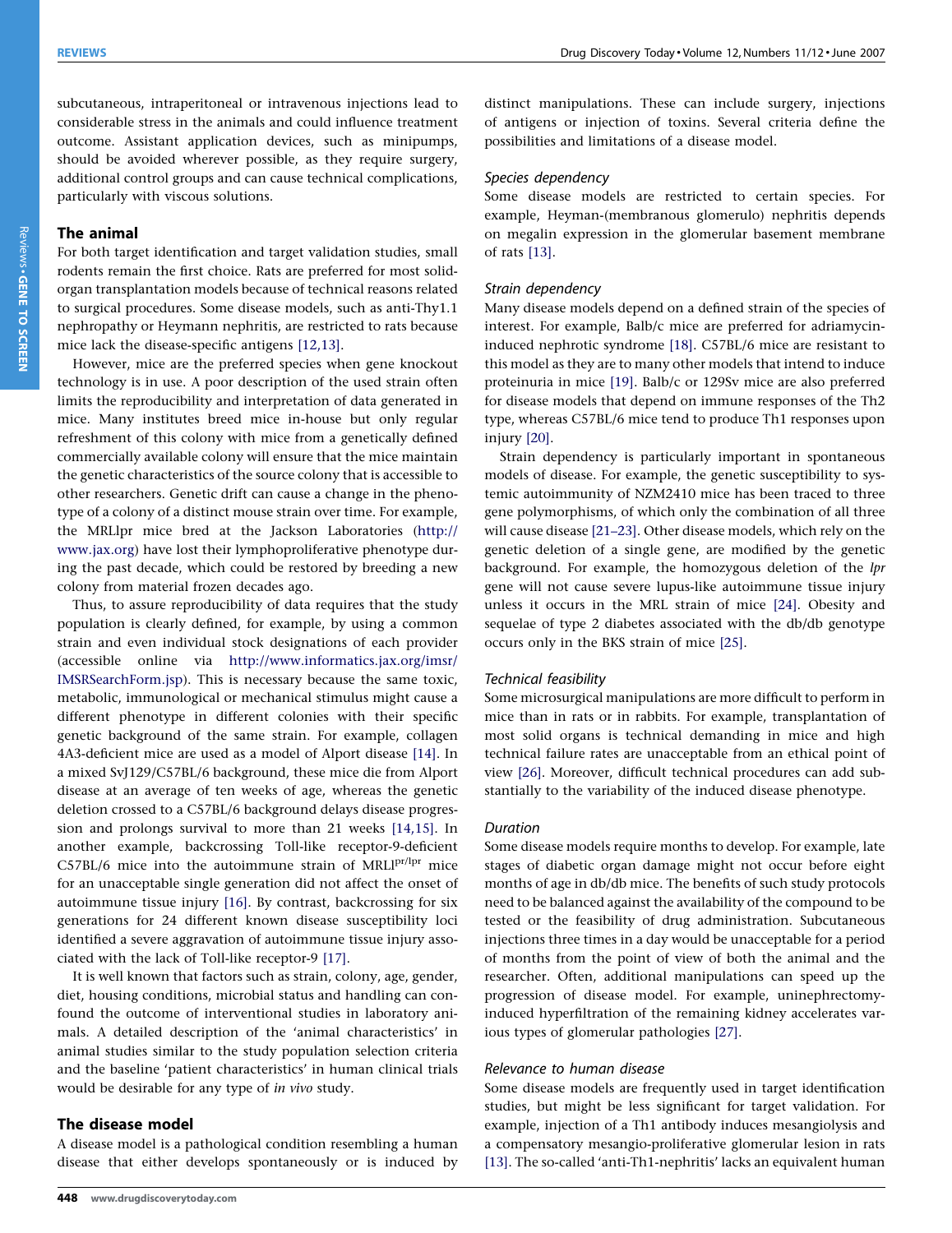disease and, thus, it is more suitable for identifying than for validating therapeutic targets.

# Animal welfare

In choosing a disease model, animal welfare must always be given highest priority. Refining experimental disease protocols can markedly improve animal welfare [\[28\]](#page-5-0). 'Single shot' models should be preferred to models with multiple manipulations. Models with mostly painless procedures should always be preferred to painful procedures, such as foot pad injections, adjuvant use or intramuscular injections [\[29\]](#page-5-0). Pain killers given to animals after surgery or other painful manipulations do not usually interfere with the study result.

In summary, choosing a disease model requires matching the criteria for species, strain, technical feasibility, duration and animal endurance. The possibilities and limitations of each disease model determine this choice, as well as the criteria for the design of a target validation study.

# The study design

# Number of groups

The nature of the study determines its design. A target validation study requires appropriate control groups in the experimental set up. If a new target or compound is to be validated in vivo, appropriate groups that control for all types of manipulation are necessary ([Box 2\)](#page-1-0). By contrast, an exploratory approach intending to identify a new target in vivo would only require two groups (i.e. with and without the specific intervention) [\[30\].](#page-5-0) The same design is used for assessing the phenotype of certain knockout mice in comparison to the respective wild-type strain. In all cases, the scientific report should indicate the nature of the study to provide a rationale for the selected study design.

# Group size

The experimental design is usually a compromise between statistical needs for the detection of biological effects and constraints of animal welfare, cost and time. Defining a quantitative primary endpoint is required for group size calculations, which also requires definition of the power for detecting a difference at a given p-value between two treatment groups [\[31\]](#page-5-0). Detection of small differences between the groups  $\langle \langle 1 \rangle$  standard deviation) requires large group sizes. If big differences between the groups are to be expected as a result of the intervention and lesser effects can be ignored  $(> 1$  standard deviation), small group sizes are feasible.

In target identification studies, minor effects are usually not of interest. Thus, small group sizes limiting the detection of significant differences to more than 1 standard deviation of the primary end point are appropriate. By contrast, target validation studies have to be designed to detect also smaller effects in group–group comparisons. Hence, the detection level will need to be  $<$ 1 standard deviation, which will increase the appropriate group size. Furthermore, the group size calculation is based on the variability of the primary end point in the control group as determined in pilot studies or retrieved from the literature. Online sample size calculators assist (e.g. <http://home.clara.net/sisa/samsize.htm>) but do not substitute for a statistician's advice in designing the study protocol.

Inclusion and exclusion criteria need to be defined in all types of animal study that involve disease models. For example, if the effect of a compound is to be tested in an inducible model of multiple sclerosis, each individual animal should meet the disease criteria before inclusion in the study. As another example, studies with spontaneous models of diabetes should exclude those animals that rarely show elevated blood glucose levels, which, for example, can affect up to 10% of db/db mice from certain providers. This is analogous to human clinical trials, in which individuals are only included that match defined diagnostic criteria. Similarly, exclusion criteria must be defined. Unexpected morbidity or mortality might occur before end points at a given time point are reached. Whether these animals will be included in the data analysis (intention-to-treat analysis) or not (on-treatment analysis) should be clearly stated and reasons given.

# Blinded data analysis

Any semi-quantitative or quantitative assessment of outcome data that is not performed fully in an automated fashion must be analyzed by a blinded observer who is unaware of the group allocation of individual animals to avoid an interpretation bias.

# **Statistics**

Discussing statistical approaches in detail is beyond the scope of this review and is described elsewhere [\[32\].](#page-5-0) The widely applied t-test and one-way analysis of variance (ANOVA) both assume that data are continuous, at least approximately normally distributed and that the variances of the different data sets are homogeneous (i.e. are equal). These assumptions can be tested by using the Kolmogorov-Smirnov test to check for normal distribution of the data and Levene's test for equality of variances. Often, small group sizes compromise homogeneous distribution of the data and Mann-Whitney U or Kruskal-Wallis testing might be appropriate. When multiple comparisons become necessary, ANOVA, with appropriate post-hoc correction for multiple comparisons, must be applied to control the probability of obtaining false positive results. For example, the Bonferroni correction, the least significant difference test or the Student-Newman-Keuls can control for this source of error. A detailed discussion about the use of appropriate statistics cannot be provided here and researchers should consult a statistician to obtain information not only about the sufficient group size, but also about the appropriate statistical method to be applied for data analysis.

# Special aspects of target validation

# The role of mutant mice

Mice genetically deficient for a single gene product are a widely used tool for identifying the functional role of a selected target in vivo. When so-called conventional 'knockout' mice reveal a spontaneous phenotype or a phenotype upon induction of a disease model, the functional significance of the target for the disease process has been documented, but this does not necessarily validate that target for a potential therapeutic use. In fact, lack of the gene product throughout development might affect organogenesis, cause compensatory upregulation of other genes or might affect the induction of disease models. For example, models of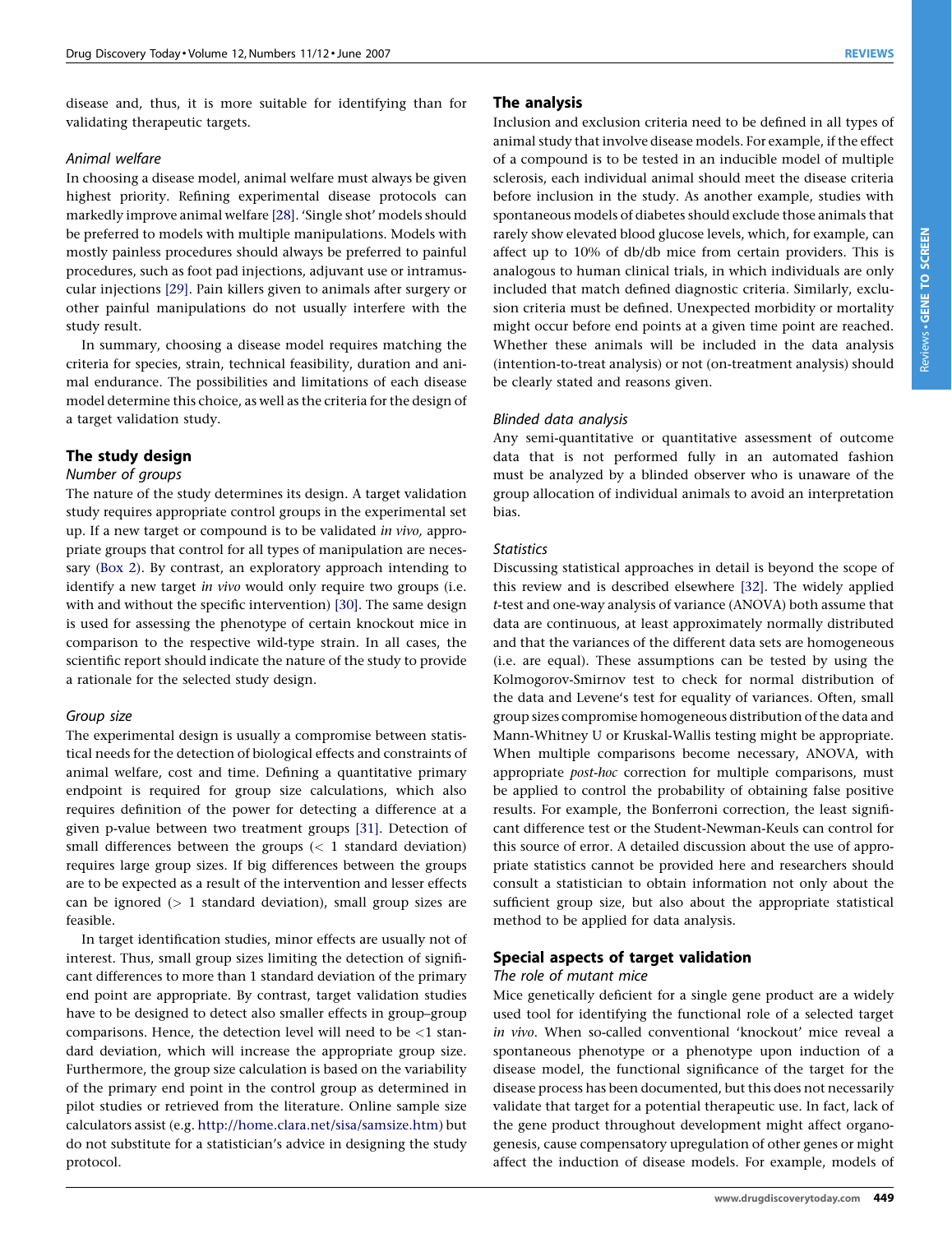antigen-specific immunity require dendritic cell activation and migration to lymph nodes in its early phase. Lack of chemokine receptor CCR7 inhibits this process and models involving antigenspecific immunity will not develop properly [\[33\]](#page-5-0). The inconsistent autoimmune phenotype of MRL<sup>lpr/lpr</sup> mice that either lack Tolllike receptor 9 or that are treated with a respective receptor antagonist is one example [\[17,34\].](#page-5-0) By contrast, conditional knockout mice functionally silence a single gene on demand by exposing the animal to a 'silencer drug', which inhibits the promoter activity through interactions with genetically engineered promoter inserts [\[35\].](#page-5-0) This technology enables a single protein or cell type in adult mice to be depleted at any stage of development or disease model [\[36\]](#page-5-0). This technology represents an appropriate tool for validating a target before specific antagonists become available. Thus, conditional rather than conventional knockout mice can be used for in vivo target validation studies.

# When to initiate treatment with the compound?

In a clinical setting, patients usually present with a clinical manifestation of disease before treatment is considered. Thus, to be of value in a target validation study, drug administration to the animal should not be started before the disease model has been established; in the clinical situation, treatment is often administered only at a very late stage of the disease process. Thus, the significance of data in a target validation study becomes greater when the interventions prove to be effective when initiated at a late stage of the disease process.

By contrast, early treatment might interfere with the role of the target in the induction phase of the disease model. For example, blockade of chemokine receptor CCR2 has opposite effects on collagen-induced arthritis when initiated before versus after immunization with collagen [\[37\].](#page-5-0) Appropriate samples should be collected at onset of treatment to define the stage of disease at this time point (e.g. blood glucose levels, urinary microalbumin, and renal histology as markers of diabetic nephropathy in db/db mice). A few exceptions exist. Diseases such as transplant rejection or radiocontrast-induced acute renal failure are suitable for preventive therapy because well defined risk factor profiles identify patients at risk. When a new drug is validated in an appropriate animal model for one of these diseases, the initiation of drug administration at the time or even before induction of the model should be appropriate.

# Summary

Animal study reports often lack important information about the rationale for the study design, which can compromise data interpretation. All animal studies require that the selected target or compound meets the requirements for species specificity and target specificity. The rationale for selecting the particular species, strain, gender and age of the animals must be provided and these should be accessible to the general scientific community. Study protocols including the number of control groups and group size calculations differ in target identification or validation studies. Target validation studies used should meet defined criteria similar to those used in human trials. Hence, we propose the use of standardized check lists, which could be submitted along with the manuscript and be published online in a supplementary material format (Table 1).

# TABLE 1

# Requirements for target validation in vivo

# Target

Provide rationale for modulating the target (from target identification studies)

Provide information about species-specific expression, regulation and function of target

#### Compound

Provide data on target specificity of the compound for the tested species

Provide data on pharmacokinetics of the compound in species used and on the route of administration as a rationale for dosing

Provide rationale for using assistant devices, if unable to do so in humans: catheters or minipumps cause additional trauma to the animal, device failure can be common and additional control groups are necessary

#### Animal

- Clearly define genetic background of the animals, which should be freely accessible to the scientific community; do not use mice from own-inbred colony that is not regularly refreshed by breeders from a public provider
- Backcross transgenic animals at least for six generations into a defined inbred strain; do not consider siblings as appropriate controls for inappropriately backcrossed animals
- Genotype each individual transgenic animal because the backcrossing exercise is a constant source of errors; do not rely on breeding protocols even in homozygous colonies of mutant mice
- Provide information about strain, colony, age, gender, housing conditions, microbial status, diet and number of animals per unit; report any treatment or handling that was not shared by animals of all groups

#### Study protocol

- Define type of the study and its primary end point; seek help from a statistician to calculate appropriate group size based on the variability of the primary end point in the disease model
- Use control groups for the vehicle and all other manipulations done to the animals

#### Disease model

Choose a disease model that enables a maximum conclusion for the corresponding human disorder at the lowest level of animal discomfort

Consider strain dependency of many disease models

# Legal

Obtain legal permission for animal experimentation from local authorities before start of study

### Analysis

Define inclusion (e.g. parameters that indicate sufficient disease induction) and exclusion criteria (e.g. parameters indicating excessive morbidity) before the study

Clearly define primary and secondary endpoints before start of study

Get data analyzed by blinded observer

Use appropriate statistics that are recommended by the statistician who approved the study design

# Acknowledgements

This work was supported by grants from the Deutsche Forschungsgemeinschaft (An372/8-1, Vi 231/2-1, GRK 1202), the Fritz Thyssen Foundation, the Else Kröner Fresenius Foundation, the Wilhelm Sander-Foundation, and the EU network 'INNOCHEM' (FP6-518167).